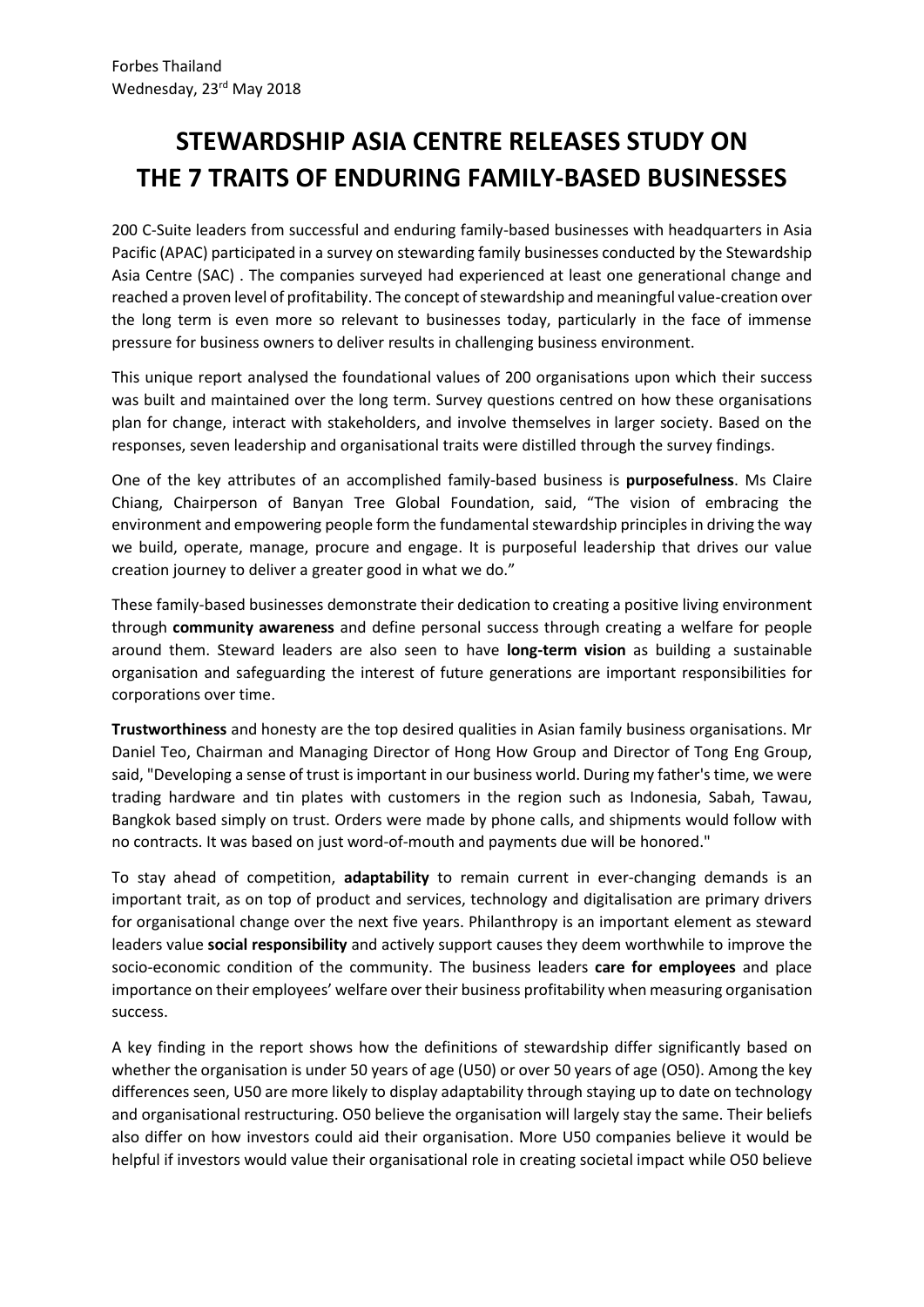in the importance of increased communication. More U50 companies than O50 companies also use Environmental, Social and Governance (ESG) guidelines when making investment decisions.

O50 companies perceive career development as their top stewardship responsibility to employees while U50 organisations believe ithe responsibility for establishing a stewardship culture lies with both the top and middle leadership. Lastly, U50 organisations are also more eager to create social impact and improve the society at-large while O50 see their top priority as involving their employees in the community.

This study is part of SAC's ongoing effort to collaborate with family businesses and learning institutions in Asia to shape future discussions on stewardship values. The Centre aims to release a set of Stewardship Principles for Family Businesses in Asia at the end of the year.

# **Seven Stewardship Traits**

Survey results reveal seven stewardship behaviours that have allowed organisations to endure for generations, despite facing significant economic and political challenges.

# 1. **Purpose**

Have a clear sense of why the firm exists

A clear purpose form the foundation of family businesses. Majority of the leaders think their organisation has a clearly articulated purpose that is complemented with distinct values. Employees who embrace the values and culture of companies are perceived to be making a key contribution too.

# 2. **Community Awareness**

Community over profits

Creating a good life for those around them such asfamily, employees and countrymen is an important priority for steward leaders. Taking care of employees is also seen to be more important than profit maximisation for these firms when it comes to defining organisation success.

# 3. **Long-term Vision**

Building for the future

Delivering long-term results to investors and owners is of paramount importance to corporations. Having a long-term outlook is a vital trait that leaders in organisations should possess. Family businesses prefer to define stewardship as building a sustainable organisation and safeguarding the interests of future generations.

# 4. **Trustworthiness**

Leading with Trust and Honesty

Family business leaders view trust and honesty as the most important characteristics for leadership of an organisation and desired traits in employees. Leaders should be the best role model for employees to uphold high moral and ethical standards.

# 5. **Adaptability**

Keeping current in changing times